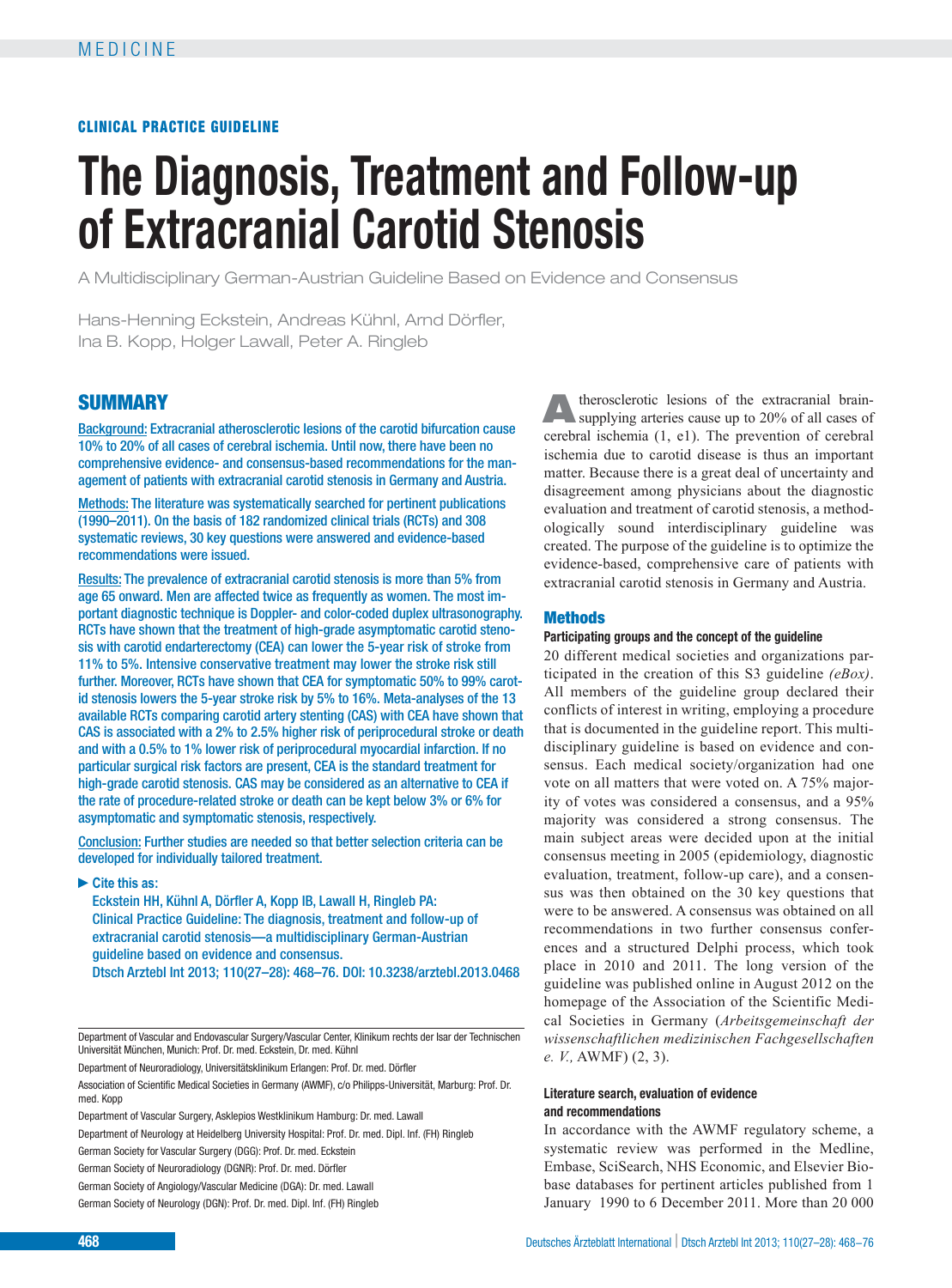references were found, including 182 randomized, controlled trials and 308 systematic reviews, of which 12 were Cochrane reviews. In addition, a systematic search in the Guidelines International Network database retrieved 16 current, high-quality guidelines on extracranial carotid stenosis and on the prevention of cerebral ischemia (4–9, e2–e5) *(Figure 1)*.

Three grades of recommendation (GoR) were distinguished: strong recommendation, recommendation, and open recommendation. The hereby intended strength of a recommendation is indicated by arrows *(Table 1)*. The quality of the evidence was the basis in grading recommendations, but not necessarily the only factor. In cases where there was a clinical consensus despite a lack of adequate scientific evidence, the recommendation was issued with the label "good clinical practice" (GCP).

The grading of recommendations also took account of the harm and benefits of each intervention in question, the relevance of outcomes (trial endpoints) and effect sizes, the external validity and consistency of the findings, and ethical considerations.

### **Results**

### **Epidemiology**

More than 5% of persons over age 65 have an extracranial carotid stenosis measuring 50% or more. Men are affected about twice as commonly as women (10, 11). According to most studies, the risk of ipsilateral stroke rises with the degree of stenosis and is

- **●** less than 1% per year with less than 50% stenosis,
- **●** 1% to 5% per year with greater than 50% stenosis (e6–e8).

Plaques that are hypoechoic on duplex ultrasonography are presumed to be associated with a higher stroke risk than echogenic lesions (12). Moreover, histological analyses of carotid plaques and magnetic resonance imaging (MRI) studies have shown that the finding of a lipid-rich, centrally necrotic plaque, a thin or ruptured fibrotic cap, or plaque hemorrhages is associated with an elevated cerebrovascular risk (13, 14). Overall, however, the carotid-associated stroke risk seems to have declined over the last few years, possibly because of improved medical primary and secondary prevention of arteriosclerosis (15, 16).

### **Clinical manifestations and diagnostic evaluation**

The typical manifestations of extracranial carotid stenosis include retinal ischemia, unilateral paresis, unilateral sensory disturbances, aphasia, and dysarthria. On the other hand, dizziness, diplopia, amnesia, and headache are atypical (GCP) *(Table 2)*. Stenosis can also be classified as symptomatic if the imaging studies—in particular, diffusion-weighted MRI—reveal acute or subacute clinically silent ischemia (17).

The main ancillary diagnostic techniques are Doppler and color-coded duplex ultrasonography, with application of the current DEGUM criteria (↑↑). Auscultation is not suitable  $( )$ . By international agreement, only the distal degree of stenosis (as per the NASCET



GMS, German Medical Science database; LWW, Lippincott Williams & Wilkins publisher's database; MA, systematic review with metaanalysis; NHS, National Institute for Health Research; RCT, randomized controlled trial; SR, systematic review; CEA, carotid endarterectomy; CAS, carotid stenting

trial criteria) should be used to quantify the degree of stenosis (GCP, *[Figure 2]*) (18). Supplementary tests include contrast-enhanced MR angiography and CT angiography (CTA) (GCP). Digital subtraction angiography (DSA) is no longer indicated, except in special cases (GCP).

Before any planned revascularization, symptomatic patients should have appropriate brain imaging with either computerized tomography (CT) or MRI. Such imaging studies can provide important additional information for asymptomatic patients as well, e.g., the demonstration of a clinically silent cerebral infarct (GCP). For all patients with arteriosclerotic carotid stenosis, the physician should obtain a full history of vascular risk factors and of other diseases secondary to arteriosclerosis (coronary heart disease [CHD], peripheral arterial occlusive disease [PAOD]) (GCP).

Universal screening for the presence of carotid stenosis is not recommended  $(\downarrow \downarrow)$ , but screening is reasonable for persons with vascular risk factors, as long as the diagnosis of extracranial carotid stenosis would have clinical consequences (GCP): for example, in an otherwise healthy patient with normal life expectancy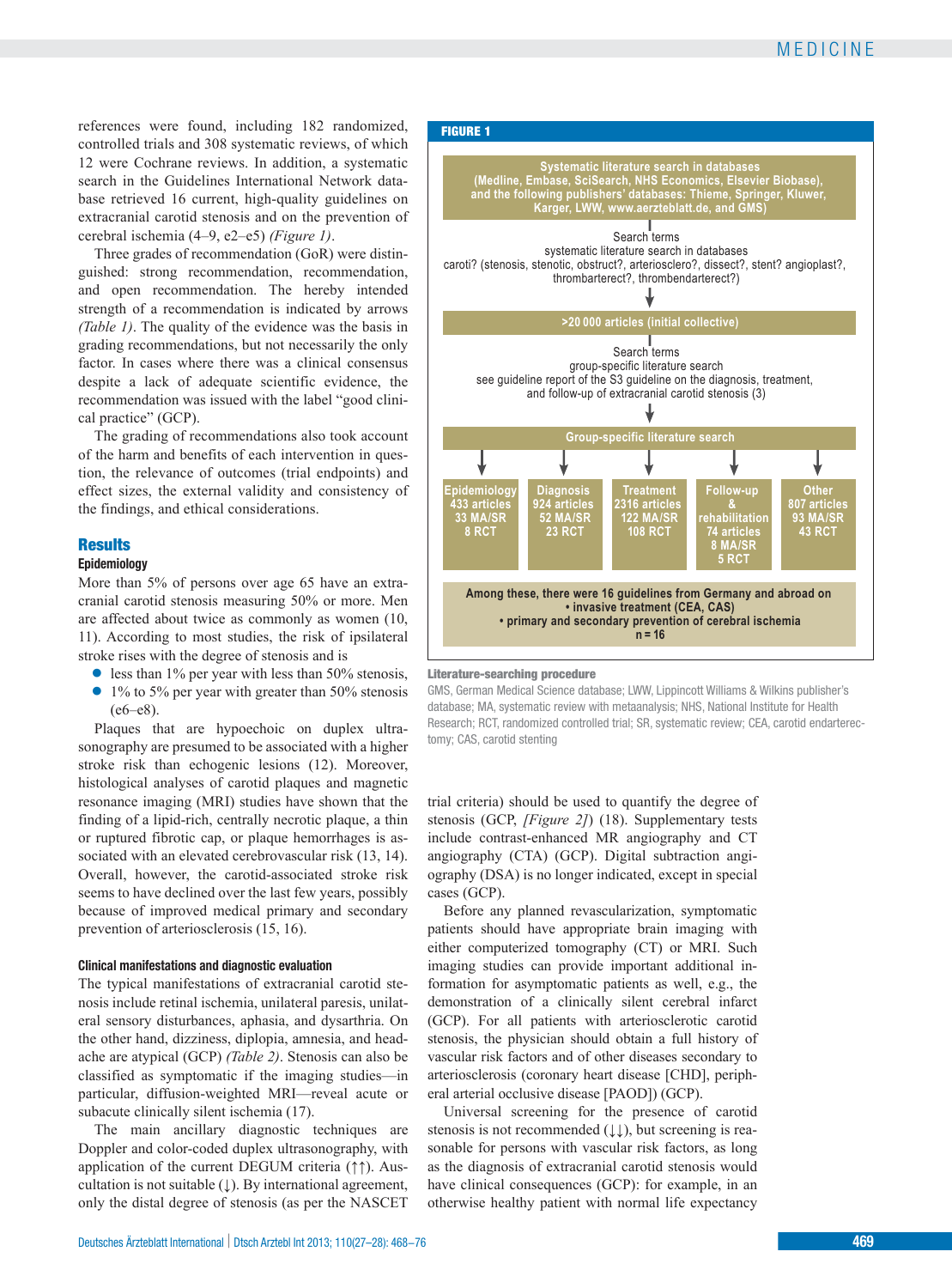who is found to have a greater than 80% carotid stenosis. Patients with known carotid stenosis should be re-evaluated every 6 to 12 months (GCP).

# **Treatment**

### **The conservative treatment of asymptomatic and symptomatic carotid stenosis**

Only patients with a stenosis measuring at least 60% were included in the clinical trials of carotid endarterectomy (CEA) for asymptomatic carotid stenosis. Because a significant clinical advantage from CEA only became evident about five years after surgery, it is presumed that patients with an asymptomatic stenosis measuring less than 60% would benefit more from conservative treatment (GCP), and that asymptomatic patients who are at very high cardiovascular risk would not benefit at all from revascularization (GCP) (e9).

No RCTs are available regarding primary preventive treatment for patients with arteriosclerotic carotid stenosis. Nonetheless, these patients are at increased risk for vascular events, and it would be desirable for them to undergo comprehensive risk factor modification. This includes lifestyle modifications such as smoking cessation, normalization of body weight, and adequate exercise, as well as medication for the treatment of arterial hypertension, lipid metabolic dis-

#### TABLE 1

#### Grading of evidence and recommendations

| <b>Level of evidence</b><br>(LoE) | <b>Grade of recommen-</b><br>dation (GoR)    | <b>Symbol</b>     |
|-----------------------------------|----------------------------------------------|-------------------|
| $1$ (high)                        | strong<br>recommendation                     |                   |
| 2-3 (moderate)                    | recommendation                               |                   |
| $4-5$ (low)                       | open recommendation                          | $\leftrightarrow$ |
| None                              | good clinical practice<br>clinical consensus | GCP               |

orders, and diabetes mellitus, if present. Prophylactic treatment with platelet inhibitors is of unclear benefit for patients with asymptomatic stenosis; in men, it lowers the rate of heart attack, but not that of stroke. Oral anticoagulation for patients with arteriosclerotic carotid stenosis is of no greater benefit than treatment with acetylsalicylic acid. Intermediate- and long-term secondary prevention corresponds to primary and secondary stroke prophylaxis, especially with respect to risk factor modification (5, 8, e5).

#### TABLE 2

| Important recommendations concerning the manifestations and diagnostic evaluation of carotid stenosis                                                                                                                                                                                                                  |                     |                |  |
|------------------------------------------------------------------------------------------------------------------------------------------------------------------------------------------------------------------------------------------------------------------------------------------------------------------------|---------------------|----------------|--|
| The definition of asymptomatic and symptomatic carotid stenosis                                                                                                                                                                                                                                                        | GoR                 | LoE            |  |
| The first step in distinguishing symptomatic from asymptomatic carotd stenosis consists of thorough history-<br>taking and clinical neurological examination. This determination should be made by a neurologist with experi-<br>ence in the diagnosis of stroke.                                                      | GCP                 |                |  |
| Carotid stenosis is classified as asymptomatic if no symptoms or signs associated with carotid stenosis have<br>appeared in the past six months.                                                                                                                                                                       | GCP                 |                |  |
| The diagnostic evaluation and further clinical follow-up of extracranial carotid stenosis                                                                                                                                                                                                                              | GoR                 | LoE            |  |
| Auscultation of the carotid artery is not a suitable method of detecting carotid stenosis.                                                                                                                                                                                                                             | ↓                   | $\overline{2}$ |  |
| If carotid stenosis is suspected, Dopper ultrasonography or color-coded duplex ultrasonography should be<br>performed by an experienced examiner (DEGUM criteria).                                                                                                                                                     | $\uparrow \uparrow$ | 1              |  |
| If the degree of stenosis is in doubt, or if ultrasonography is rendered more difficult by concomitant intra-<br>thoracic or intracranial carotid disease or by hemodynamically relevant vascular lesions on the opposite side,<br>contrast-enhanced MR angiography is recommended, or, alternatively, CT angiography. | GCP                 |                |  |
| A diagnostic DSA with selective catheterization of the carotid artery should only be performed if the non-<br>invasive studies yield no definitive conclusion and the DSA findings would have therapeutic consequences.                                                                                                | GCP                 |                |  |
| Statements about the degree of carotid stenosis should be accompanied by information about the type of<br>diagnostic study and the definition of stenosis that was used for quantification (preferably NASCET).                                                                                                        | GCP                 |                |  |
| Should persons in high-risk groups undergo screening tests?                                                                                                                                                                                                                                                            | GoR                 | LoE            |  |
| Routine screening for carotid stenosis should not be performed.                                                                                                                                                                                                                                                        | TT                  | 1              |  |
| Ultrasonographic screening is reasonable for persons with vascular risk factors. Screening should only be<br>performed if a positive finding would have clinical consequences.                                                                                                                                         | <b>GCP</b>          |                |  |
| What diagnostic studies are needed before surgery or endovascular intervention?                                                                                                                                                                                                                                        | <b>GoR</b>          | LoE            |  |
| All patients with carotid stenosis should have a clinical neurological examination.                                                                                                                                                                                                                                    | GCP                 |                |  |
| Symptomatic patients should undergo brain imaging of a suitable type before any planned carotid revasculari-<br>zation procedure. In asymptomatic patients as well, brain imaging can provide important additional informa-<br>tion.                                                                                   | GCP                 |                |  |

CT, computed tomography; DSA, digital subtraction angiography; DEGUM, German Society for Ultrasound in Medicine *(Deutsche Gesellschaft für Ultraschall in der Medizin)*; NASCET, North American Symptomatic Carotid Endarterectomy Trial; GoR, grade of recommendation; LoE, level of evidence; GCP, good clinical practice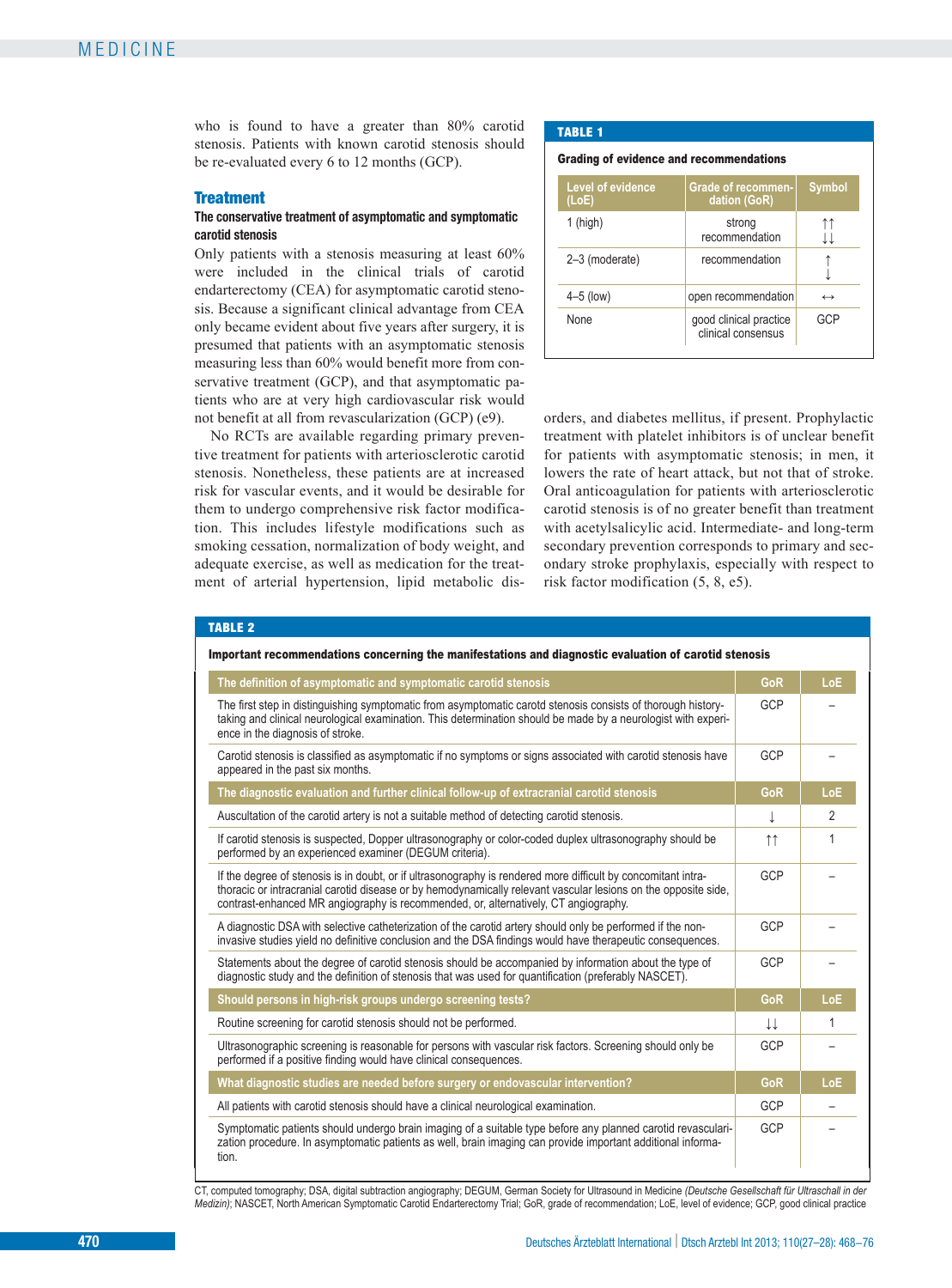### **Operative and endovascular treatment**

The indication for the invasive treatment of either asymptomatic or symptomatic carotid stenosis should be determined by an interdisciplinary group that includes a neurologist with experience in the diagnosis and treatment of carotid stenosis (GCP). A neurologist should monitor the complication rates of any carotid revascularization procedure (GCP).

**Asymptomatic carotid stenosis—**Large-scale RCTs have shown that CEA for asymptomatic carotid stenosis measuring more than 60% has a preventive effect on stroke, as long as the perioperative complication rate is less than 3% *(Table 3)* (19, e10, e11). The 5-year risk of stroke was 5%–6% in the operative arms of these trials, compared to ca. 11% in their conservative arms. This corresponds to an absolute risk reduction of 5% to 6% in five years, and thus to a number needed to treat (NNT) of 17 to 20 CEAs to prevent one stroke in five years. It is concluded that CEA should be considered for patients with a stenosis in the 60% to 99% range (↑↑), and that the complication rate must be held below 3% (↑↑). Men benefit more from the procedure than women, and CEA should only be performed if the patient has a life expectancy of at least 5 years (↑).

In the years since these trials of CEA were performed, the pharmacological treatment of arteriosclerosis has markedly improved; we may thus ask whether their findings still apply today (20). In a recent Canadian trial, for example, the carotid-associated risk of stroke was lowered from about 3% per year to 1% per year with intensive pharmacotherapy, smoking cessation, a Mediterranean diet, and exercise (21). The nonsurgical treatment accompanying CEA includes the administration of acetylsalicylic acid (ASA) and the optimization of vascular risk factors with drugs and other means (↑↑).

Carotid artery stenting (CAS) may be considered as an alternative to CEA for patients in whom surgery would be technically difficult or of greater than usual risk, as long as the complication rate of CAS can be shown to be less than  $3\%$  ( $\leftrightarrow$ ). The number of randomized, controlled trials that have been performed to compare CAS with CEA in asymptomatic aortic stenosis is still too low to permit any definitive conclusion *(Table 4)*. In view of this uncertainty and the improvements in conservative treatment, it is recommended that patients with high-grade asymptomatic carotid stenosis should be enrolled in one of the randomized controlled trials currently in progress (e.g., SPACE-2 [22], ACST-2 [23]) (GCP).

**Symptomatic carotid stenosis—**CEA is strongly recommended for patients with symptomatic 50% to 99% carotid stenosis; the level of evidence for this is high (↑↑) (24–27) *(Table 3)*. The randomized controlled trials that compared CEA and conservative treatment for this group of patients in the 1990s showed that CEA for 70% to 99% symptomatic carotid stenosis (clinical manifestations: amaurosis fugax, transient ischemic attack [TIA], and non-disabling stroke) lowered the absolute risk of stroke within five years by 16%, which



Figure 2: Angiographic quantifying methods for carotid stenosis: NASCET, (B–A)/B × 100%; ECST,  $(C-A)/C \times 100\%$ . The former is the distal degree of stenosis, the latter is the proximal degree of stenosis.

corresponds to an NNT of 6. The operation is beneficial as well for patients with 50% to 69% stenoses, with an absolute risk reduction of 4.6% (NNT 22). CEA is of no benefit for stenoses measuring less than 50%. The prophylactic effect of CEA is long-lasting; the risk of ipsilateral stroke after the operation is less than 1% per year (26, 27). The perioperative complication rate must not be above 6%.

To prevent early recurrent stroke, CEA should be performed as soon as possible after the neurological index event (↑↑). This can lower the five-year risk of stroke by more than 20%. Persons who are particularly likely to benefit from CEA include (↑↑):

- **●** Men
- **●** Patients over age 70
- Patients with ulcerated stenoses
- **●** Patients with inadequate collateral circulation and recurrent symptoms.

All patients should be given ASA perioperatively (↑↑) (28).

CAS may be considered as an alternative to CEA for symptomatic patients in centers where the CAS-related rate of stroke or death has been documented to be under  $6\%$  ( $\leftrightarrow$ ). This is particularly so for patients who are at high surgical risk (↑). CAS is also recommended for particular subgroups of patients (GCP): those with stenoses at surgically inaccessible sites, those with restenosis after CEA, those with radiogenic stenosis, and those with tandem stenoses (i.e., severe stenosis of the ipsilateral carotid artery, either intracranial or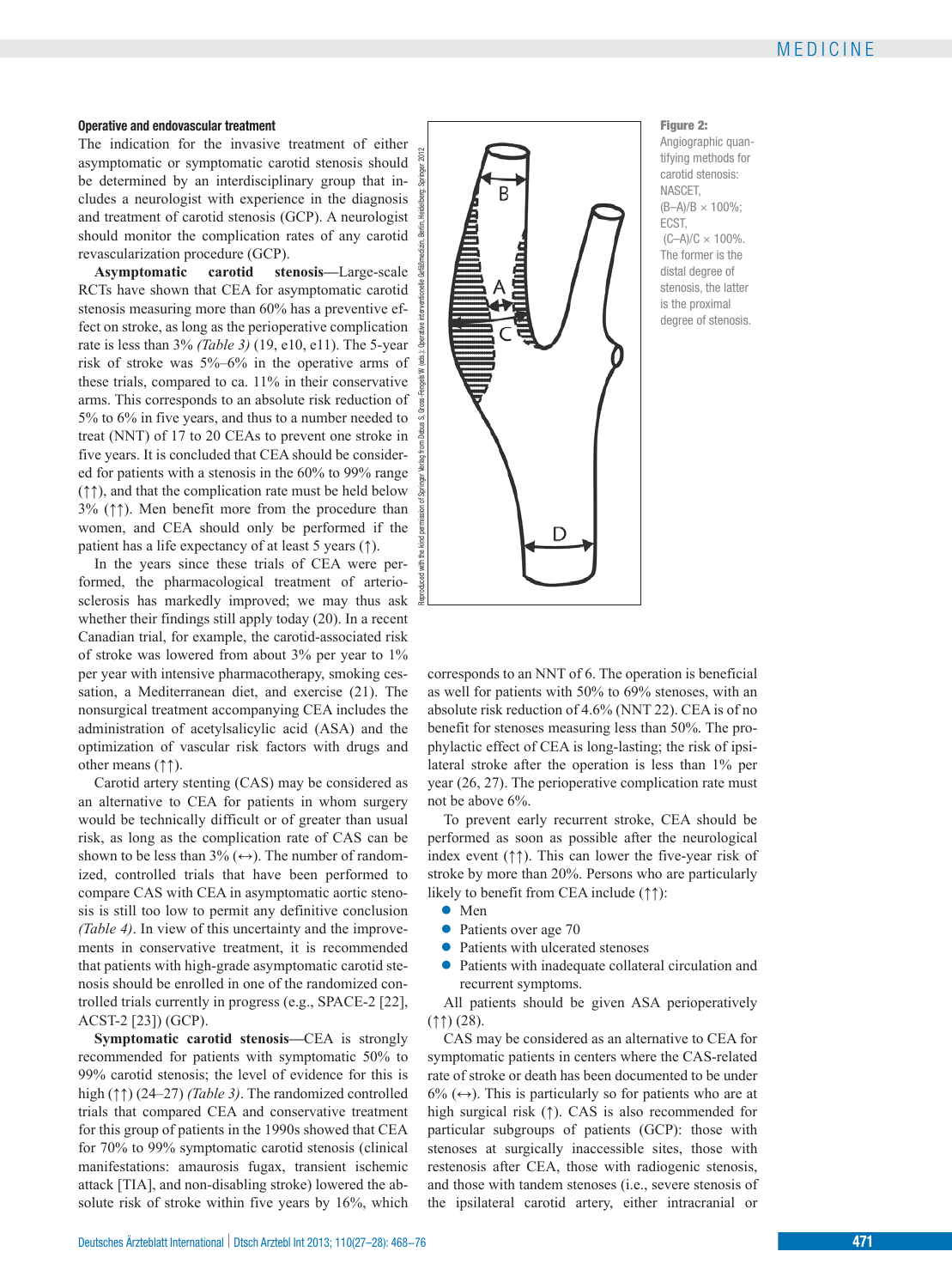#### TABLE 3

| Important recommendations about asymptomatic and symptomatic stenosis                                                                                                                                                                                                                   |                     |                |
|-----------------------------------------------------------------------------------------------------------------------------------------------------------------------------------------------------------------------------------------------------------------------------------------|---------------------|----------------|
| Asymptomatic carotid stenosis                                                                                                                                                                                                                                                           | GoR                 | LoE            |
| CEA should be considered for patients with 60% to 99% asymptomatic carotid stenosis, because it lowers such<br>patients' risk of stroke by a small but statistically significant amount.                                                                                                |                     | 1              |
| CEA is of benefit to patients with asymptomatic carotid stenosis only if it can be performed with a complication<br>rate lower than 3%                                                                                                                                                  | $\uparrow \uparrow$ | 1              |
| The benefit of CEA in patients with asymptomatic carotid stenosis is mainly in men and persons with a life<br>expectancy of at least five years.                                                                                                                                        | $\uparrow$          | 1              |
| The value of different treatments for asymptomatic carotid stenosis (CEA, CAS, BMT) should be evaluated in<br>controlled trials.                                                                                                                                                        | GCP                 |                |
| When invasive treatment is indicated in a patient with asymptomatic carotid stenosis, CAS may be considered<br>as an alternative if the treating center performs this procedure with quality criteria analogous to those for CEA<br>and with a demonstrated complication rate under 3%. | $\leftrightarrow$   | 2 <sub>b</sub> |
| In cases where treatment is indicated but CEA would present special difficulties, CAS may be considered as an<br>alternative in centers with a demonstrated complication rate under 3%.                                                                                                 | $\leftrightarrow$   | 2 <sub>b</sub> |
| <b>Symptomatic carotid stenosis</b>                                                                                                                                                                                                                                                     | GoR                 | <b>LoE</b>     |
| CEA is recommended for patients with 70% to 99% stenosis after TIA or a non-disabling stroke.                                                                                                                                                                                           |                     | 1a             |
| CEA should also be considered for patients with 50% to 69% symptomatic stenosis. Men who have recently had<br>hemispheric symptoms (AF, TIA, stroke mRS <3) benefit most.                                                                                                               | $\uparrow \uparrow$ | 1a             |
| CEA is not recommended for less than 50% stenosis.                                                                                                                                                                                                                                      |                     | 1a             |
| It is recommended that CEA should be performed as soon as possible after the index event.                                                                                                                                                                                               |                     | $\mathfrak{D}$ |
| CEA is the method of choice for the treatment of symptomatic carotid stenosis as long as it can be performed<br>with normal operative risk.                                                                                                                                             | $\uparrow \uparrow$ | 1a             |
| CAS should be considered as an alternative to CEA for symptomatic patients with high surgical risk.                                                                                                                                                                                     | ↑                   | 2              |
| CAS may be considered as an alternative to CEA for symptomatic patients in centers with a documented rate of<br>periprocedural stroke or death that is lower than 6%                                                                                                                    | $\leftrightarrow$   | $\mathfrak{p}$ |

AF, amaurosis fugax; BMT, best medical therapy; CAS, carotid stenting; CEA, carotid endarterectomy; GCP, good clinical practice; LoE, level of evidence; mRS, modified Rankin Scale; TIA, transient ischemic attack

 intrathoracic), and those with contralateral recurrent laryngeal nerve palsy. The decision regarding the mode of treatment should take account of patient-specific factors such as age and individual anatomy, as well as the patient's preference (GCP). Further important recommendations on the technical aspects of CEA and CAS are listed in *Table 5* (29, e12–e20).

#### **Care coordination and structural quality indicators**

Revascularization (CEA or CAS) as an outpatient procedure is rejected for reasons of patient safety (GCP) (e21). It is recommended that, in general, CEA should be performed by a vascular surgeon (↑↑); moreover, in any institution in which CEA is performed, there should be at least one vascular surgeon who performs at least 10 CEA procedures per year. Brain imaging tools (CT, MRT), vascular diagnostics (ultrasound, CT angiography, MR angiography, DSA), and an endovascular interventional service must be available around the clock, as well as appropriate postoperative patient monitoring (GCP) (31, e22). Registry studies on CEA—and on CAS as well, albeit with fewer patients—have shown that periprocedural complication rates are lower in high-volume hospitals (↑).

CAS should be performed by a physician with the proper clinical and endovascular qualifications who has performed at least 100 cases of selective diagnostic catheter angiography of the brain-supplying arteries and has independently carried out at least 25 supra aortic interventions. Furthermore, the hospital should have at least one physician doing endovascular procedures who performs at least 10 cases of CAS per year. 24-hour availability of cranial CT and MRI, a neuro-interventional service, a neurovascular service, and appropriate monitoring of high-risk patients, are obligatory (GCP).

#### **Discussion**

All of the recommendations found in this S3 guideline are based on a consensus of at least 75% of the participating scientific societies and organizations; most are based on a strong consensus ( $\geq$  95%). This document thus represents a broadly accepted basis for the treatment of extracranial carotid stenosis.

Regarding the ongoing debate on CAS versus CEA, 13 RCTs including a total of 7480 patients have been summarized in several meta-analyses (30, 32, 39). A recent meta-analysis found CAS to be inferior with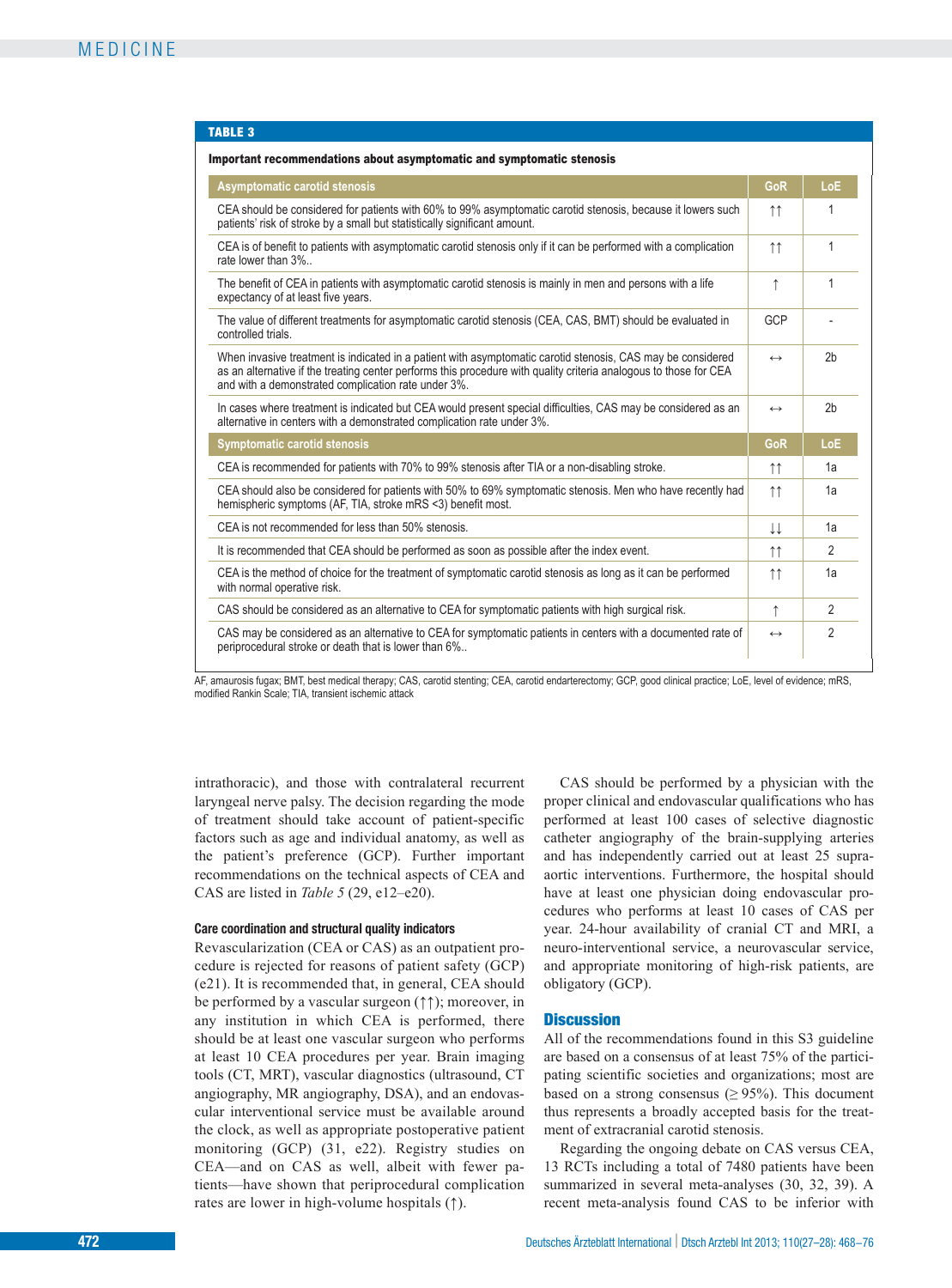#### TABLE 4

#### Endpoints in 13 randomized trials comparing CAS and CEA\*1

| <b>Endpoints</b>                         | <b>Number of</b><br>patients <sup>*2</sup> | <b>Number of</b><br>trials $*^2$ | CAS   | <b>CEA</b> | Absolute risk<br>difference<br>(CAS versus CEA) | Pooled odds ratio<br>(95% confidence interval) |
|------------------------------------------|--------------------------------------------|----------------------------------|-------|------------|-------------------------------------------------|------------------------------------------------|
| Any periprocedural stroke or death       | 7390                                       | 12                               | 6.7%  | 4.4%       | $+2.3%$                                         | $1.54(1.25 - 1.89)$                            |
| Any periprocedural stroke                | 7171                                       | 11                               | 6.0%  | 3.9%       | $+2.1%$                                         | $1.53(1.23 - 1.91)$                            |
| Any stroke (mean follow-up 2.7 years)    | 5359                                       | 9                                | 10.8% | 8.2%       | $+2.6%$                                         | $1.37(1.13 - 1.65)$                            |
| Periprocedural myocardial infarction     | 5952                                       | 9                                | 0.8%  | 1.7%       | $-0.9%$                                         | $0.48(0.29 - 0.78)$                            |
| Periprocedural cranial nerve dysfunction | 6062                                       | 11                               | 0.3%  | 5.4%       | $-5.1%$                                         | $0.09(0.05 - 0.16)$                            |

\*<sup>1</sup> Modified from (30)

\*<sup>2</sup> Number of patients and trials in which the endpoint in question was used

CAS, carotid stenting; CEA, carotid endarterectomy

 respect to the endpoint "periprocedural stroke or death," with a risk of 6.7% compared to 4.4% for CEA (odds ratio 1.54, 95% confidence interval [CI] 1.25–1.89) *(Table 4, Figure 3)*. The difference came about mainly because of a higher risk of stroke with stenting (30). As most of the RCTs to date have included a majority of patients with symptomatic stenoses, adequate data are not yet available regarding asymptomatic stenoses. The meta-analysis also shows that CEA carries a higher rate of myocardial infarction (1.7% versus 0.8%), as well as a markedly higher risk of an at least transient cranial nerve dysfunction *(Table 4)*. As procedure-related stroke is rare, the overall risk of stroke is lower after CEA than after CAS, even in the intermediate term (2.7 years) *(Table 4)*. Nonetheless, the available trials show no difference in ipsilateral stroke rates after a successful procedure (CEA or CAS) (3, 33–37).

The age of the patient was an important prognostic factor in all RCTs, with a trend toward fewer CAS associated complications in patients under age 68 and a significantly lower risk with CEA in patients over age 68. The North American CREST trial also included an investigation of patients' quality of life after CEA and CAS. It was found that, four weeks after the procedure, patients who had undergone CAS had less pain and dysphagia, while those who had undergone CEA were less likely to have difficulty with walking. These differences were no longer detectable twelve months after the procedure. Procedure-related stroke causes a persistent, statistically significant impairment of quality of life, which procedure-related myocardial infarction and cranial nerve dysfunction does not (38) .

The recommendations in this S3 guideline generally accord with those of the current guideline of the European Society for Cardiology (ESC), in which CAS is considered an alternative to CEA only for patients at high operative risk (simple recommendation). CAS can also be considered as an alternative to CEA for symptomatic patients in high-volume hospitals where the complication rate of CAS is under 6% (weak recommendation) (10). In contrast, the American Heart

Association (AHA), in its current guideline, states that CAS is indicated as an alternative to CEA for symptomatic patients with >70% stenoses at average or low risk of complications associated with endovascular intervention (strong recommendation). This AHA recommendation is largely based on the findings of the North American CREST trial; it barely considers the three large-scale randomized controlled trials that have been performed in Europe to address his issue (34, 35, e24).

The guideline group consented that CAS is undergoing rapid technical development but has not yet achieved the high standard set by surgical treatment. The RCTs show a higher rate of periprocedural stroke after CAS, but higher rates of perioperative myocardial ischemia and (mainly transient) cranial nerve dysfunction after CEA. The age dependency of the CAS complication rate suggests that more pronounced atherosclerosis (e.g., in the aortic arch and the proximal portion of the common carotid artery) is a risk factor for endovascular treatment. After successful interventions, however, the RCTs show no significant difference in the secondary preventive effect of CEA and CAS (30, 32, 34–36). All of the RCTs performed to date have been fraught with weaknesses of content and method, so that no absolutely reliable comparison of CAS and CEA under randomized conditions can yet be made. As for factors that might predict a better or worse outcome for CAS, the trial data do not permit any reliable statement about any of the tested criteria (study design, patient selection, endpoints, subgroups, data monitoring, experience of the treating physician, standardization of periprocedural treatment, etc.). This need not imply, however, that these factors are irrelevant to the quality of the outcome (e23).

#### Perspectives and overview

In the future, further high-quality trials will be needed, so that better selection criteria can be developed for individually optimized conservative, operative, or endo vascular treatment, particularly for patients with asymptomatic carotid stenoses. It will presumably be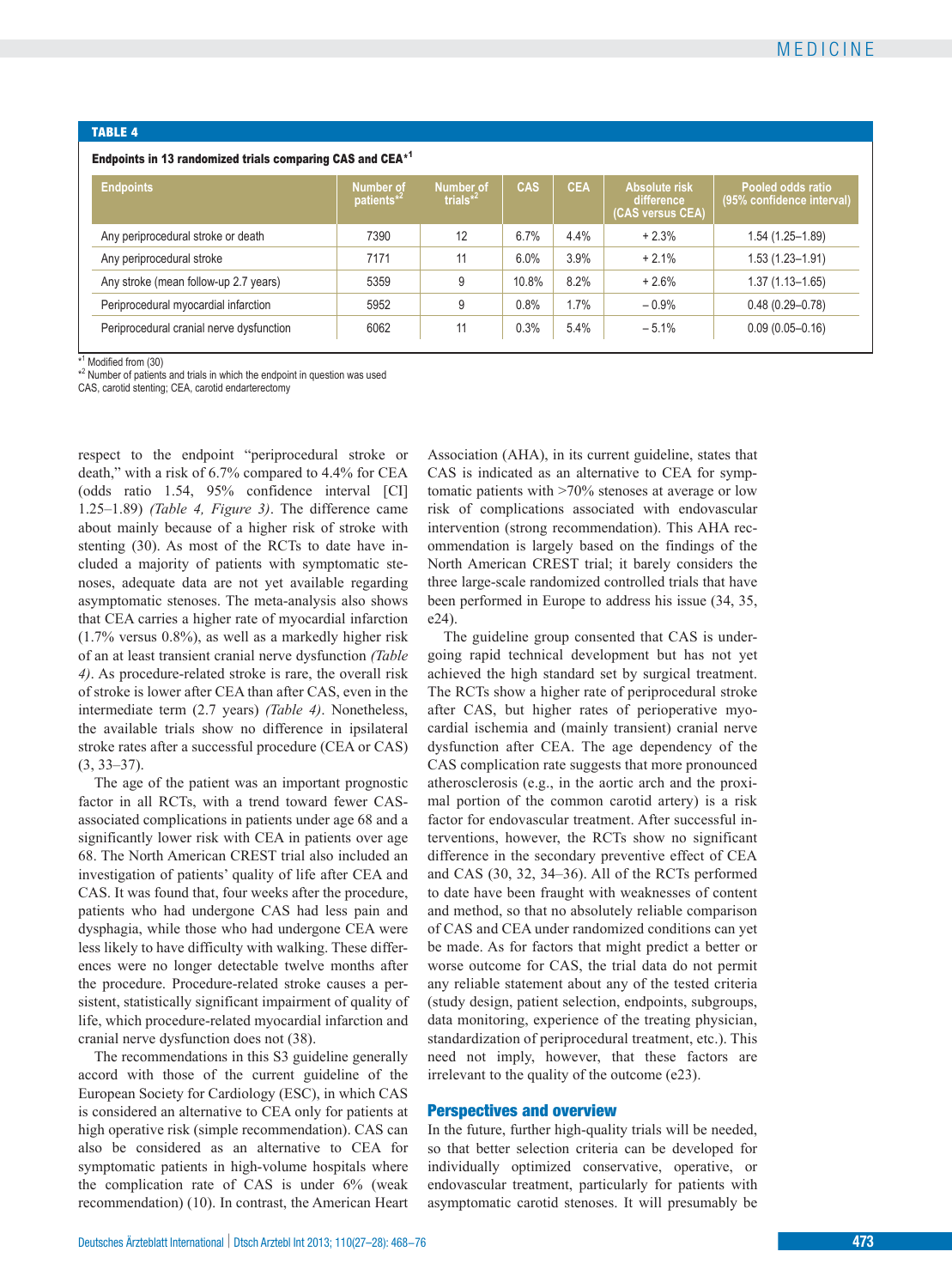#### TABLE 5

| <b>CEA</b>                                                                                                                                                                                                                                                                                                                                     | GoR                 | LoE            |
|------------------------------------------------------------------------------------------------------------------------------------------------------------------------------------------------------------------------------------------------------------------------------------------------------------------------------------------------|---------------------|----------------|
| The surgical method (eversion endarterectomy or conventional endarterectomy) should be chosen on the basis<br>of the surgeon's personal experience.                                                                                                                                                                                            |                     |                |
| In conventional endarterectomy, the use of a patch significantly lowers the rate of perioperative stroke and death<br>as well as the perioperative carotid occlusion rate and the rate of restenosis later on in the postoperative course.                                                                                                     |                     |                |
| In elderly patients with an indication for carotid revascularization, CEA should be considered, especially if the<br>arterial morphological anatomy is not suitable for endovascular intervention.                                                                                                                                             |                     |                |
| There is inadequate evidence to support the routine (obligatory) insertion of a shunt during surgical carotid<br>reconstruction.                                                                                                                                                                                                               | $\uparrow \uparrow$ | $\overline{2}$ |
| Intraoperative neuromonitoring during CEA is not evidence-based, but a pathological finding during monitoring<br>can imply an indication for the selective use of a shunt while the carotid artery is clamped.                                                                                                                                 | $\leftrightarrow$   | 5              |
| Patients and surgeons can choose a procedure under local or general anesthesia; the use of one or the other<br>yields no significant difference in outcome at 30 days. The decision regarding anesthesia should take account of<br>the patient's wishes and the individual experience and skills of the anesthesiologist and vascular surgeon. | $\uparrow \uparrow$ | 1              |
| <b>CAS</b>                                                                                                                                                                                                                                                                                                                                     | GoR                 | LoE            |
| In the endovascular treatment of carotid stenosis, primary stent implantation is the method of choice.                                                                                                                                                                                                                                         |                     | 2 <sub>b</sub> |
| In all cases of carotid stenting, self-expanding stents that have been approved for this indication should be used.                                                                                                                                                                                                                            |                     | 3              |
| For the assessment of in-stent re-stenosis, standardized Doppler criteria must be used so that structural<br>changes can be detected in long-term follow-up.                                                                                                                                                                                   |                     | $\mathfrak{p}$ |
| PTA alone carries a higher rate of restenosis than CAS.                                                                                                                                                                                                                                                                                        | ↑                   | 3              |
| Patients should be given dual platelet inhibition with acetylsalicylic acid and clopidogrel in the peri-interventional<br>period and for at least one month after CAS.                                                                                                                                                                         | $\uparrow \uparrow$ | 1              |

CAS, carotid stenting; CEA, carotid endarterectomy; LoE, level of evidence; PTA, percutaneous transluminal angioplasty

Study, year **Total (95% CI)** Test for heterogeneity:  $12 = 33.5\%$ , p = 0.122 Leicester, 1998 Lexington I, 2001 Wallstent, 2001 Lexington II, 2004 Tescas-C, 2006 Bacass, 2008 Eva-3S, 2008 Sapphire, 2008 Space, 2008 Cavatas, 2009 ICSS, 2010 Crest, 2010 Odds ratio (95% CI) OR (95% CI) Forest plot for estimation of the pro-<br>
FIGURE 3 cedural risk for the combined endpoint "any procedure-related stroke or death" OR, odds ratio; CI, confidence interval; CEA, carotid endarterectomy; CAS, carotid stenting. From: Economopoulos KP, Sergentanis TN, Tsivgoulis G, Mariolis AD, Stefanadis C: Carotid artery stenting versus carotid endarterectomy: a comprehensive meta-analysis of short-term and long-term outcomes. Stroke; a Journal of Cerebral Circulation. 2011; 42: 687–692. Reprinted with the permission of Wolters Kluwer Health (30).

Test of overall effect: p <0.001

0.1 1 1 1 1 30 favoring CAS favoring CEA

21.1 0.31 2.96 0.98 0.60 0.30 2.63 0.87 1.13 1.01 1.88 1.90 (1.01–445.00) (0.01– 7.90) (1.02– 8.61)  $(0.02 - 50.3)$  $(0.14 - 2.60)$ (0.01– 8.33) (1.23– 5.58)  $(0.31 - 2.45)$ (0.72– 1.76)  $(0.56 - 1.81)$ (1.26– 2.81) (1.21– 3.00)

**1.54 (1.25– 1.89)**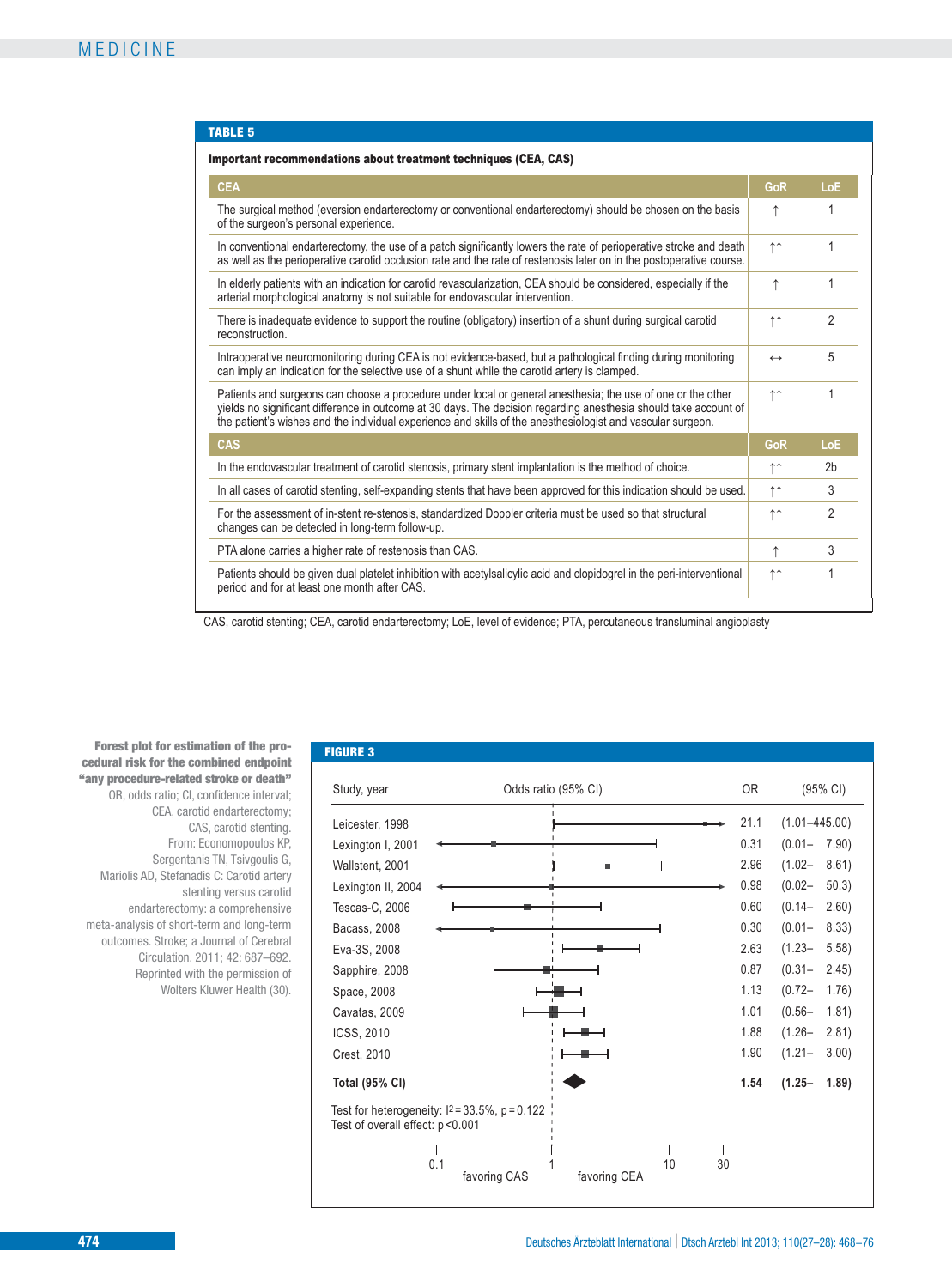important to use modern imaging techniques (MRI, PET-CT, duplex ultrasonography) for the reliable assessment of plaque morphologies that might be predictive of cerebral ischemia.

In this S3 guideline, CEA is recommended as the standard treatment for high-grade asymptomatic and mid- and high-grade symptomatic carotid stenosis. CAS may be considered as an alternative to CEA if the treating center meets quality criteria that are analogous to those for CEA, with a complication rate under 3% for asymptomatic stenoses or 6% for symptomatic stenoses. The guideline group welcomes the introduction of obligatory quality assurance for CAS as of 1 January 2012, after having been in place for CEA since 2003. An update of this guideline is projected for 2015.

### **Conflict of interest statement**

Prof. Eckstein is a member of the steering committee of the SPACE-1 trial and co-director of the SPACE-2 trial.

Prof. Dörfler, Dr. Kühnl and Dr. Lawall state that they have no conflict of interest. Prof. Kopp is an employee of the AWMF.

Prof. Ringleb has received reimbursement of meeting participation fees and of travel and accommodation expenses from GlaxoSmithKline and Boehringer Ingelheim. He has also received lecture honoraria from GlaxoSmithKline. He is a member of the steering committee of the SPACE-2 trial.

Manuscript submitted on 14 February 2013, revised version accepted on 25 April 2013.

Translated from the original German by Ethan Taub, M.D.

#### **REFERENCES**

- 1. Grau AJ, Weimar C, Buggle F, et al.: Risk factors, outcome, and treatment in subtypes of ischemic stroke: the German stroke data bank. Stroke; a Journal of Cerebral Circulaton. 2001; 32: 2559–66.
- 2. Leitlinienreport der S3-Leitlinie zur Diagnostik, Therapie und Nachsorge der extracraniellen Carotisstenose, AWMF-Registernummer 004–028, www.awmf.org. Last accessed on 25 May 2013.
- 3. S3-Leitlinie zur Diagnostik, Therapie und Nachsorge der extra craniellen Carotisstenose, AWMF-Registernummer 004–028, www. awmf.org. Last accessed on 25 May 2013.
- 4. Brott TG, Halperin JL, Abbara S, et al.: 2011 ASA/ACCF/AHA/AANN/ AANS/ACR/ASNR/CNS/SAIP/SCAI/SIR/SNIS/SVM/SVS Guideline on the management of patients with extracranial carotid and vertebral artery disease. Journal of the American College of Cardiology 2011; 57: 1002–44.
- 5. Goldstein LB, Bushnell CD, Adams RJ, et al.: Guidelines for the primary prevention of stroke: a guideline for healthcare professionals from the American Heart Association/American Stroke Association. Stroke; a Journal of Cerebral Circulation 2011; 42: 517–84.
- 6. Tendera M, Aboyans V, Bartelink ML, et al.: ESC Guidelines on the diagnosis and treatment of peripheral artery diseases: Document covering atherosclerotic disease of extracranial carotid and vertebral, mesenteric, renal, upper and lower extremity arteries: the Task Force on the Diagnosis and Treatment of Peripheral Artery Diseases of the European Society of Cardiology (ESC). European Heart Journal 2011; 32: 2851–2906.
- 7. Ricotta JJ, Aburahma A, Ascher E, Eskandari M, Faries P, Lal BK. Updated Society for Vascular Surgery guidelines for management of extracranial carotid disease. Journal of Vascular Surgery 2011; 54: e1–31.
- 8. Furie KL, Kasner SE, Adams RJ, et al.: Guidelines for the prevention of stroke in patients with stroke or transient ischemic attack: a guideline for healthcare professionals from the American Heart Association/American Stroke Association. Stroke; a journal of cerebral circulation 2011; 42: 227–76.
- 9. Liapis CD, Bell PR, Mikhailidis D, et al.: ESVS guidelines. Invasive treatment for carotid stenosis: indications, techniques. European journal of vascular and endovascular surgery: the official journal of the European Society for Vascular Surgery 2009; 37: 1–19.
- 10. de Weerd M, Greving JP, de Jong AW, Buskens E, Bots ML: Prevalence of asymptomatic carotid artery stenosis according to age and sex: systematic review and metaregression analysis. Stroke; a Journal of Cerebral Circulation 2009; 40: 1105–13.
- 11. Sander D DC, Eckstein HH, et al.: S3 Guideline Extracranial Carotid Stenosis, chapter 6: Epidemiology. Gefässchirurgie 2012; 17: 497–501.
- 12. Topakian R, King A, Kwon SU, Schaafsma A, Shipley M, Markus HS: Ultrasonic plaque echolucency and emboli signals predict stroke in asymptomatic carotid stenosis. Neurology 2011; 77: 751–8.
- 13. Salem MK, Sayers RD, Bown MJ, et al.: Features of unstable carotid plaque during and after the hyperacute period following TIA/stroke. European Journal of Vascular and Endovascular Surgery: the Official Journal of the European Society for Vascular Surgery 2013; 45: 114–20.
- 14. Bogiatzi C, Cocker MS, Beanlands R, Spence JD: Identifying highrisk asymptomatic carotid stenosis. Expert opinion on medical diagnostics 2012; 6: 139–51.
- 15. Amarenco P, Labreuche J, Lavallee P, Touboul PJ: Statins in stroke prevention and carotid atherosclerosis: systematic review and upto-date meta-analysis. Stroke; a Journal of Cerebral Circulation 2004; 35: 2902–9.
- 16. Naylor AR: What is the current status of invasive treatment of extracranial carotid artery disease? Stroke; a Journal of Cerebral Circulation 2011; 42: 2080–5.
- 17. Ringleb P GM, Nabavi DG, et al.: S3 Guideline Extracranial Carotid Stenosis, chapter 7: Symptoms and diagnostics of carotid stenosis. Gefässchirurgie 2012; 17: 502–19.
- 18. Arning C, Widder B, von Reutern GM, Stiegler H, Gortler M: Revision of DEGUM ultrasound criteria for grading internal carotid artery stenoses and transfer to NASCET measurement. Ultraschall Med 2010; 31: 251–7.
- 19. Halliday A, Harrison M, Hayter E, et al.: 10-year stroke prevention after successful carotid endarterectomy for asymptomatic stenosis (ACST-1): a multicentre randomised trial. Lancet 2010; 376: 1074–84.
- 20. Abbott AL: Medical (nonsurgical) intervention alone is now best for prevention of stroke associated with asymptomatic severe carotid stenosis: results of a systematic review and analysis. Stroke; a Journal of Cerebral Circulation 2009; 40: e573–83.
- 21. Spence JD, Coates V, Li H, et al.: Effects of intensive medical therapy on microemboli and cardiovascular risk in asymptomatic carotid stenosis. Archives of Neurology 2010; 67:180–6.
- 22. Reiff T, Stingele R, Eckstein HH, et al.: Stent-protected angioplasty in asymptomatic carotid artery stenosis vs. endarterectomy: SPACE2—a three-arm randomised-controlled clinical trial. International journal of stroke : Official Journal of the International Stroke Society 2009; 4: 294–9.
- 23. Rudarakanchana N, Dialynas M, Halliday A: Asymptomatic Carotid Surgery Trial-2 (ACST-2): rationale for a randomised clinical trial comparing carotid endarterectomy with carotid artery stenting in patients with asymptomatic carotid artery stenosis. European Journal of Vascular and Endovascular Surgery: the Official Journal of the European Society for Vascular Surgery 2009; 38: 239–42.
- 24. European Carotid Surgery Trialists' Collaborative Group: Randomised trial of endarterectomy for recently symptomatic carotid stenosis: Final results of the MRC European Carotid Surgery Trial (ECST). Lancet 1998; 351: 1379–87.
- 25. Clinical alert: benefit of carotid endarterectomy for patients with high-grade stenosis of the internal carotid artery. National Institute of Neurological Disorders and Stroke Stroke and Trauma Division. North American Symptomatic Carotid Endarterectomy Trial (NASCET) investigators. Stroke; a journal of cerebral circulation 1991; 22: 816–7.
- 26. Rothwell PM, Eliasziw M, Gutnikov SA, et al.: Analysis of pooled data from the randomised controlled trials of endarterectomy for symptomatic carotid stenosis. Lancet 2003; 361: 107–16.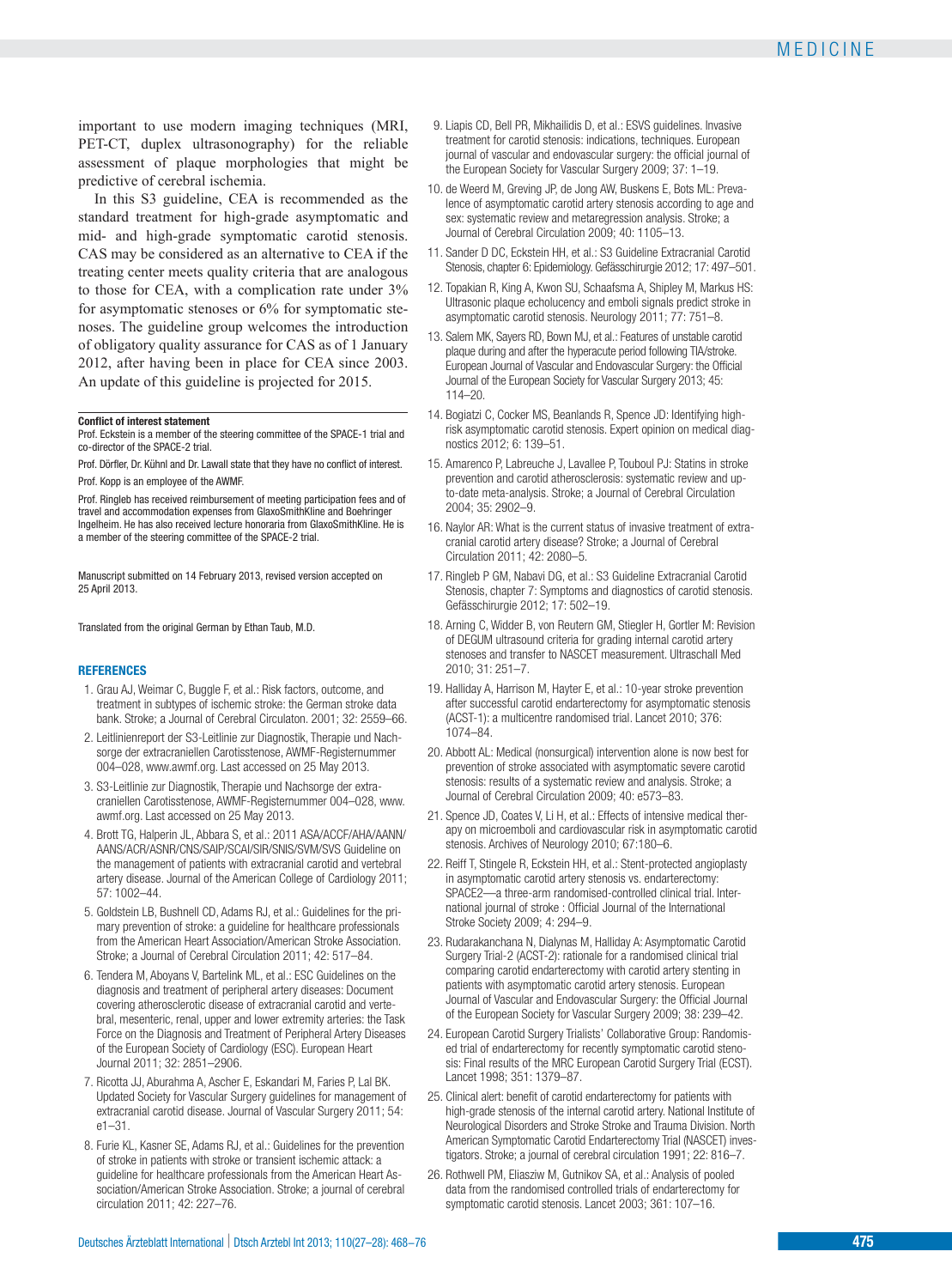- 27. Rothwell PM, Eliasziw M, Gutnikov SA, Warlow CP, Barnett HJ: Endarterectomy for symptomatic carotid stenosis in relation to clinical subgroups and timing of surgery. Lancet 2004; 363: 915–24.
- 28. Ringleb P BJ, Eckstein HH: S3 Guideline Extracranial Carotid Stenosis, chapter 8.2: When is surgery or endovascular therapy indicated in patients with an asymptomatic or a symptomatic carotid stenosis (including subgroups and emergency procedures)? what is the best interval between the neurological index event and the surgical/endovascular procedure? Gefässchirurgie 2012; 17: 522–42.
- 29. Rerkasem K, Rothwell PM: Routine or selective carotid artery shunting for carotid endarterectomy (and different methods of monitoring in selective shunting). Cochrane Database Syst Rev 2009: CD000190.
- 30. Economopoulos KP, Sergentanis TN, Tsivgoulis G, Mariolis AD, Stefanadis C: Carotid artery stenting versus carotid endarterectomy: a comprehensive meta-analysis of short-term and long-term out comes. Stroke; a Journal of Cerebral Circulation 2011; 42: 687–92.
- 31. Storck M BJ, Doerfler A: S3 Guideline Extracranial Carotid Stenosis, chapter 8.19: What are the requirements for training and the organisational structure on facilities, in which angiography or surgical/endovascular revascularization procedures of the extracranial carotid artery are performed? Gefässchirurgie 2012; 17: 599–602.
- 32. Bangalore S, Kumar S, Wetterslev J, et al.: Carotid artery stenting vs carotid endarterectomy: meta-analysis and diversity-adjusted trial sequential analysis of randomized trials. Archives of Neurology 2011; 68: 172–84.
- 33. Brott TG, Hobson RW, 2nd, Howard G, et al.: Stenting versus endarterectomy for treatment of carotid-artery stenosis. The New England Journal of Medicine 2010; 363: 11–23.
- 34. Eckstein HH, Ringleb P, Allenberg JR, et al.: Results of the Stent-Protected Angioplasty versus Carotid Endarterectomy (SPACE) study to treat symptomatic stenoses at 2 years: a multinational, prospective, randomised trial. Lancet Neurology 2008; 7: 893–902.
- 35. Mas JL, Trinquart L, Leys D, et al.: Endarterectomy Versus Angioplasty in Patients with Symptomatic Severe Carotid Stenosis

(EVA-3S) trial: results up to 4 years from a randomised, multicentre trial. Lancet Neurology 2008; 7: 885–92.

- 36. Gurm HS, Yadav JS, Fayad P, et al.: Long-term results of carotid stenting versus endarterectomy in high-risk patients. The New England Journal of Medicine 2008; 358: 1572–9.
- 37. Ederle J, Bonati LH, Dobson J, et al.: Endovascular treatment with angioplasty or stenting versus endarterectomy in patients with carotid artery stenosis in the Carotid and Vertebral Artery Transluminal Angioplasty Study (CAVATAS): long-term follow-up of a randomised trial. Lancet Neurology 2009; 8: 898–907.
- 38. Cohen DJ, Stolker JM, Wang K, et al.: Health-related quality of life after carotid stenting versus carotid endarterectomy: results from CREST (Carotid Revascularization Endarterectomy Versus Stenting Trial). Journal of the American College of Cardiology 2011; 58: 1557–65.
- 39. Naggara O, Touze E, Beyssen B, et al.: Anatomical and technical factors associated with stroke or death during carotid angioplasty and stenting: results from the endarterectomy versus angioplasty in patients with symptomatic severe carotid stenosis (EVA-3S) trial and systematic review. Stroke; a Journal of Cerebral Circulation 2011; 42: 380–8.

#### **Corresponding author**

Prof. Dr. med. Hans-Henning Eckstein Klinik und Poliklinik für Vaskuläre und Endovaskuläre Chirurgie Klinikum rechts der Isar der Technischen Universität München Ismaninger Str. 22 81675 Munich, Germany HHEckstein@web.de



**2** For eReferences please refer to: www.aerzteblatt-international.de/ref2713

> eBox: www.aerzteblatt-international.de/13m468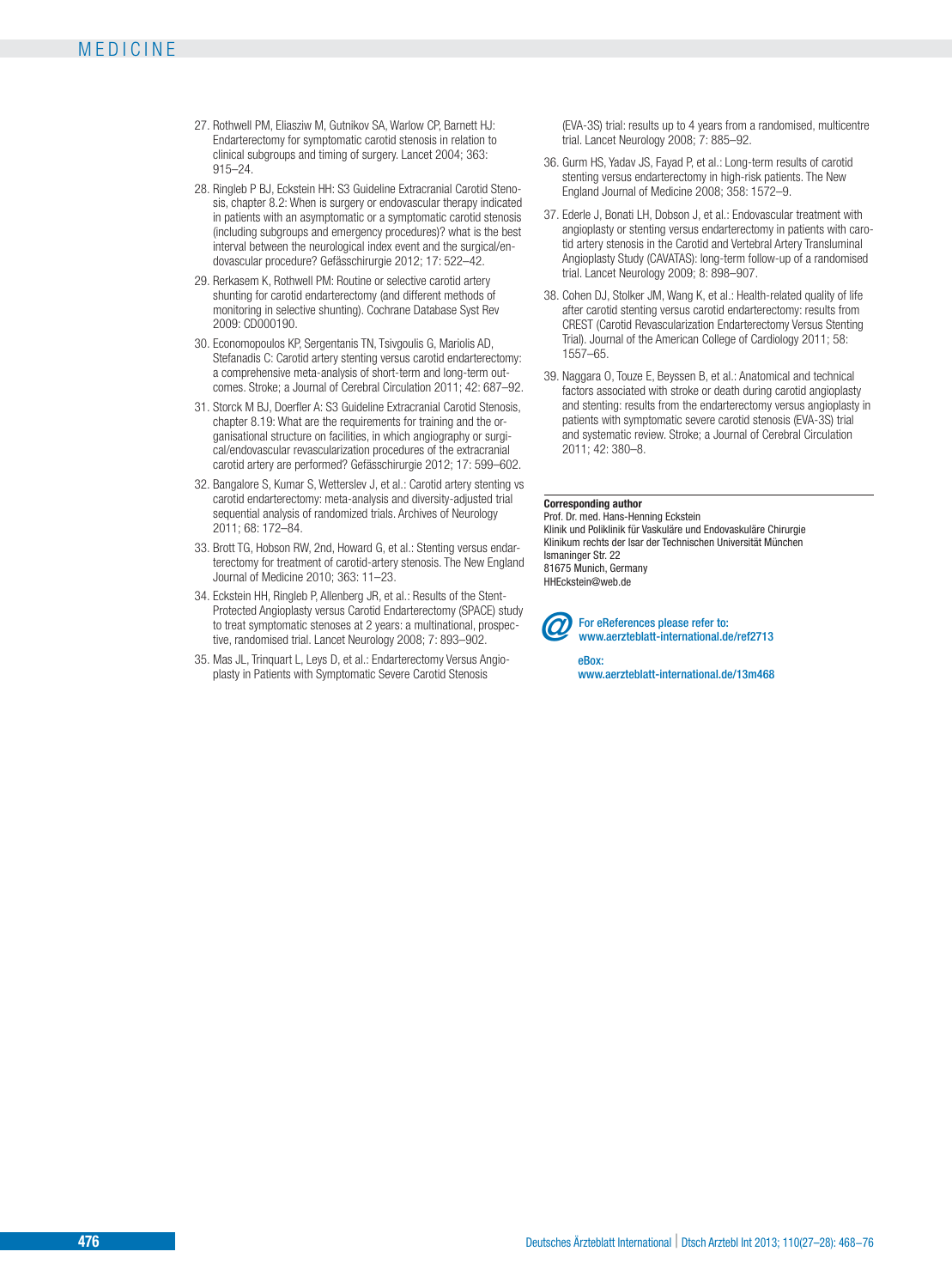# CLINICAL PRACTICE GUIDELINE

# **The Diagnosis, Treatment and Follow-up of Extracranial Carotid Stenosis**

A Multidisciplinary German-Austrian Guideline Based on Evidence and Consensus

Hans-Henning Eckstein, Andreas Kühnl, Arnd Dörfler, Ina B. Kopp, Holger Lawall, Peter A. Ringleb

### eBOX

# Acknowledgement

**Collaborators:**

Gregor Antoniadis German Society of Neurosurgery *(Deutsche Gesellschaft für Neurochirurgie [DGNC ])*

Christian Arning German Society for Ultrasound in Medicine *(Deutsche Gesellschaft für Ultraschall in der Medizin [DEGUM])*

Joachim Berkefeld German Society of Neuroradiology *(Deutsche Gesellschaft für Neuroradiologie [DGNR])*

Hartmut Brückmann German Society of Neuroradiology *(Deutsche Gesellschaft für Neuroradiologie [DGNR])*

Curt Diehm German League for Vascular Diseases *(Deutsche Gefäßliga e. V.)*

Rolf R. Diel Institute of Epidemiology, University Medical Center Schleswig-Holstein, Kiel Campus *(Institut für Epidemiologie, Universitätsklinikum Schleswig-Holstein, Campus Kiel)*

Ingo Flessenkämper German Society of Surgery *(Deutsche Gesellschaft für Chirurgie [DGCH])*

Gustav Fraedrich Austrian Union of Vascular Medicine *(Österreichischer Verband für Gefäßmedizin [ÖVG])*

Andreas Fründ German Physiotherapy Association *(Deutscher Verband für Physiotherapie [ZVK] e.V.)* 

Sabine George German Ergotherapy Association *(Deutscher Verband der Ergotherapeuten)*

Michael W. Görtler German Society for Ultrasound in Medicine *(Deutsche Gesellschaft für Ultraschall in der Medizin [DEGUM])*

Hartmut Görtz German Society for Geriatrics *(Deutsche Gesellschaft für Geriatrie [DGG])*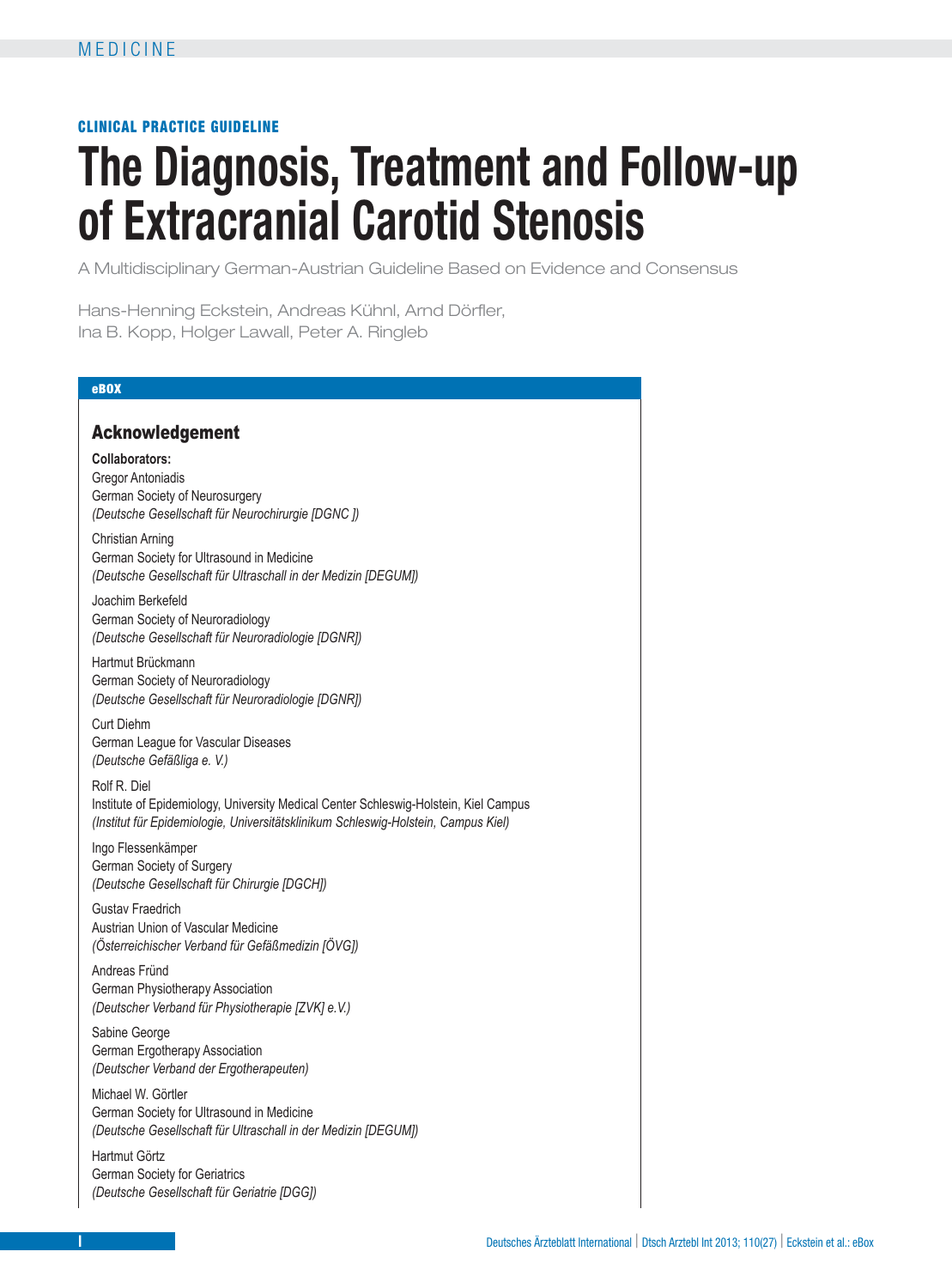#### eBOX − CONTINUATION

Walter Gross-Fengels German Society of Radiology *(Deutsche Röntgen-Gesellschaft [DRG])* 

Michael Hennerici German Society of Neurology *(Deutsche Gesellschaft für Neurologie [DGN])* 

Ulrich Hoffmann German Society of Angiology, German Society of Vascular Medicine *(Deutsche Gesellschaft für Angiologie /Gesellschaft für Gefäßmedizin [DGA])* 

Andreas Hörstgen German Ergotherapy Association *(Deutscher Verband der Ergotherapeuten)*

Peter Huppert German Society of Interventional Radiology *(Deutsche Gesellschaft für Interventionelle Radiologie [DEGIR])* 

Olav Jansen German Society of Neuroradiology *(Deutsche Gesellschaft für Neuroradiologie [DGNR])*

Ralf Langhoff German Society of Angiology, German Society of Vascular Medicine *(Deutsche Gesellschaft für Angiologie /Gesellschaft für Gefäßmedizin [DGA])* 

Rainer Litz German Society of Anesthesiology and Intensive Care Medicine *(Deutsche Gesellschaft für Anästhesiologie und Intensivmedizin [DGAI])* 

Harald Mudra German Cardiac Society *(Deutsche Gesellschaft für Kardiologie [DGK])*

Darius Günther Nabavi German Stroke Society (including the German Stroke Foundation) *(Deutsche Schlaganfallgesellschaft [inkl. Deutsche Schlaganfallhilfe])* 

Edmund Neugebauer German Society of Surgery *(Deutsche Gesellschaft für Chirurgie [DGCH])* 

Hans Niedermeier German Society for Vascular Surgery and Vascular Medicine *(Deutsche Gesellschaft für Gefäßchirurgie und Gefäßmedizin [DGG])* 

Christoph Ploenes German Society for Geriatrics *(Deutsche Gesellschaft für Geriatrie [DGG])* 

Robert Stingele German Stroke Society (including the German Stroke Foundation) *(Deutsche Schlaganfallgesellschaft [inkl. Deutsche Schlaganfallhilfe])* 

Barbara Rantner Austrian Union of Vascular Medicine *(Österreichischer Verband für Gefäßmedizin [ÖVG])*

Josef Tacke German Society of Interventional Radiology *(Deutsche Gesellschaft für Interventionelle Radiologie [DEGIR])* 

Dirk Sander German Society of Neurology *(Deutsche Gesellschaft für Neurologie [DGN])*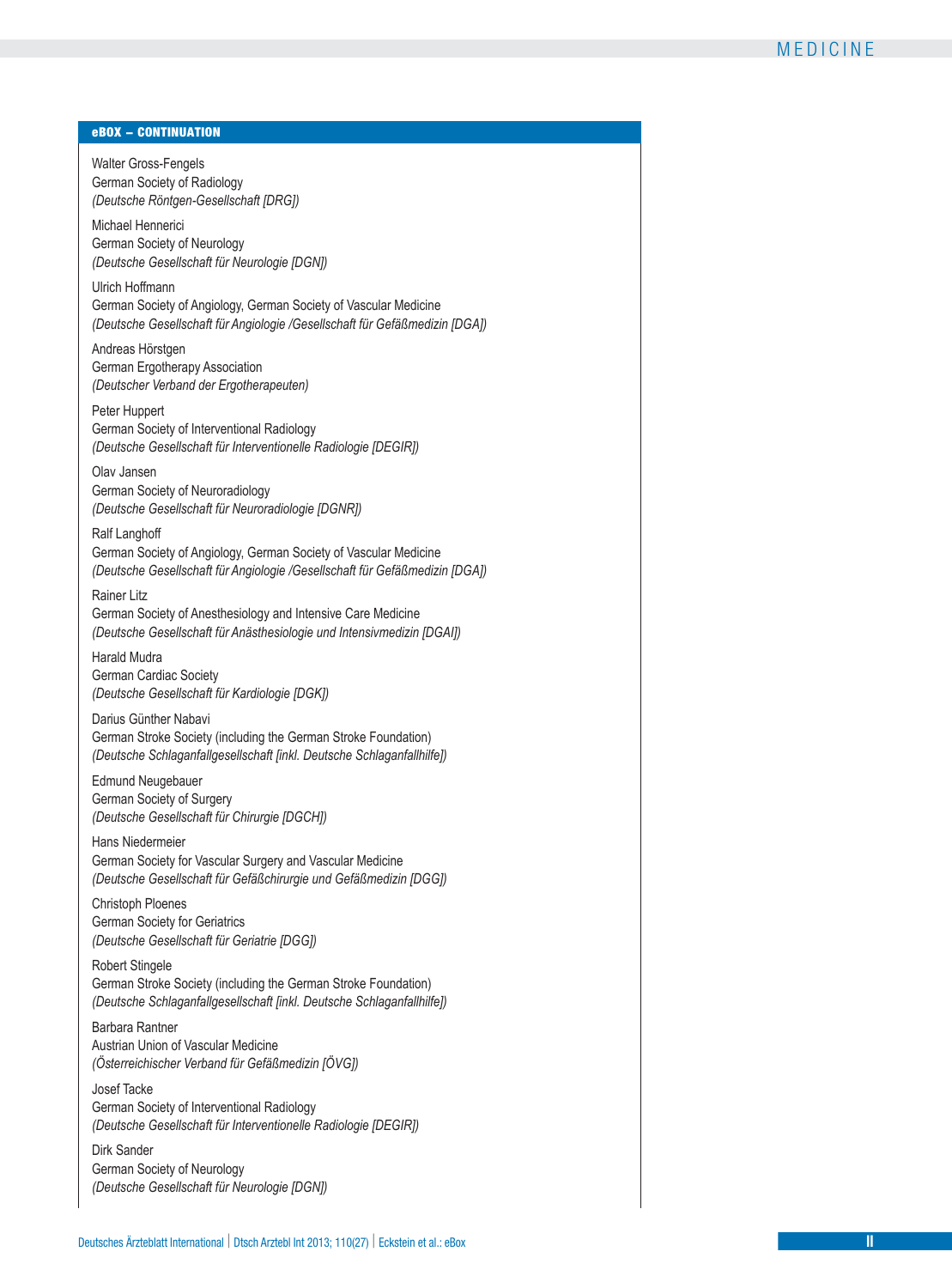# MEDICINE

# eBOX − CONTINUATION

Oliver Schnell German Diabetes Society *(Deutsche Diabetes Gesellschaft [DDG])* 

Karl-Ludwig Schulte German Society of Angiology, German Society of Vascular Medicine *(Deutsche Gesellschaft für Angiologie /Gesellschaft für Gefäßmedizin [DGA])* 

Karsten Schwerdtfeger German Society of Neurosurgery *(Deutsche Gesellschaft für Neurochirurgie [DGNC])* 

Martin Storck German Vascular Society *(Deutsche Gesellschaft für Gefäßchirurgie und Gefäßmedizin [DGG])* 

Dierk Vorwerk German Radiological Society *(Deutsche Röntgen-Gesellschaft [DRG])*

Knut P. Walluschek German Society for Thoracic and Cardiovascular Surgery *(Deutsche Gesellschaft für Thorax-, Herz- und Gefäßchirurgie [DGTHG])*

Gerhard Walterbusch German Society for Thoracic and Cardiovascular Surgery *(Deutsche Gesellschaft für Thorax-, Herz- und Gefäßchirurgie [DGTHG])*